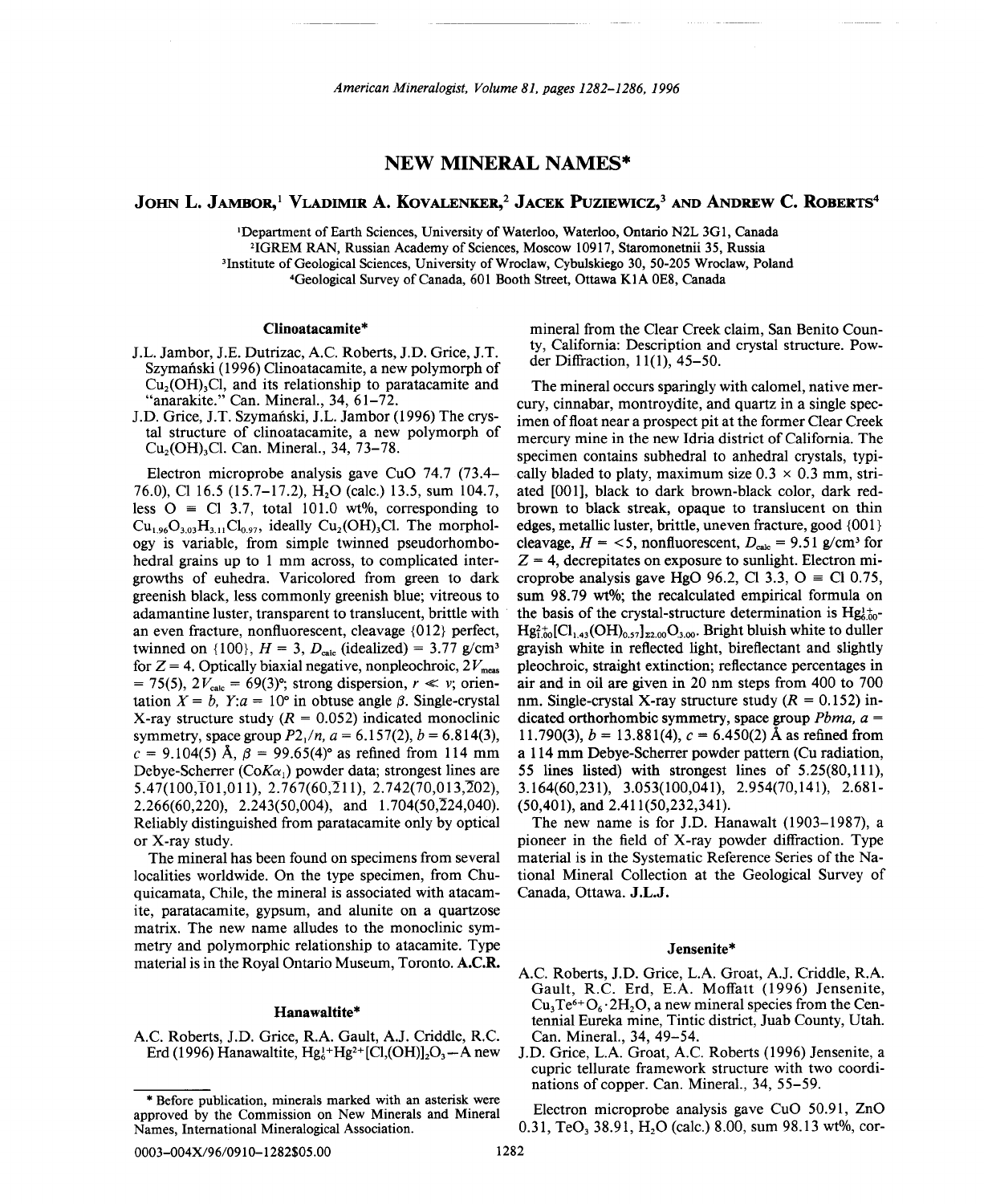responding to  $(Cu_{2.92}Zn_{0.02})_{22.94}Te_{1.01}^{6+1}O_{5.97}\cdot 2.03H_2O$ . An IR spectrum confirmed the presence of structurally bound H<sub>2</sub>O, and the formula was obtained by X-ray crystalstructure analysis  $(R_w = 0.025)$ . The mineral occurs as emerald-green, transparent, single crystals (up to 0.4 mm long) and groups of crystals on white to colorless quartz. Green streak, fair  $\{T01\}$  cleavage, brittle,  $H = 3-4$ , uneven fracture, adamantine luster, nonfluorescent,  $D_{\text{calc}}=$ 4.78 g/cm<sup>3</sup> for  $Z = 4$ . Crystals are mainly simple rhombs, some slightly elongate [101], showing  $\{101\}$ ,  $\{110\}$ , minor {100}, and several smaller forms. Weakly bireflectant and nonpleochroic in reflected light; gray in plane-polarized light in air; anisotropy not detectable. Single-crystal X-ray study indicated monoclinic symmetry, space group *P*2,/*n*,  $a = 9.204(2)$ ,  $b = 9.170(2)$ ,  $c = 7.584(1)$  Å,  $\beta =$ 102.32(3)°,as refined from a powder pattern (114 mm Debye-Scherrer, Cu radiation) with strongest lines of  $6.428(100,\overline{1}01,110), 3.217(70,\overline{2}02), 2.60(60,202),$  $2.530(50,230)$ ,  $2.144(35,\overline{3}31)$ , and  $1.750(35,\overline{4}32)$ .

The mineral is associated with mcalpineite, xocomecatlite, and several unnamed Cu- and Te-bearing minerals that occur in dumps at the Centennial Eureka mine. The new name is for M.C. Jensen (b. 1959), who first recognized the mineral. Type material is in the National Mineral Collection at the Geological Survey of Canada, Ottawa. J.L.J.

### Lenaite\*

V.A. Amuzinsky, YU.Ya. Zhadov, N.V. Zayakina, N.V. Leskova (1995) Lenaite AgFeS<sub>2</sub> $-A$  new mineral species. Zapiski Vseross. Mineral. Obshch., 124(5),85-91 (in Russian, English abs.).

The mineral occurs as xenomorphic or equant grains, to 0.2 mm, in goethite pseudomorphs after magnesian siderite. Electron microprobe analysis of 22 grains gave an average and range of Ag 46.58 (44.9-47.3), Fe 24.08 (23.7-24.5), S 28.86 (28.0-30.6), Hg 0.3 (0.0-0.4), sum 99.8 (98.8–101.5) wt%, corresponding to  $Ag_{0.98}Fe_{0.98}S_{2.04}$ , ideally  $AgFeS<sub>2</sub>$ . Megascopic color not observed, metallic luster, opaque,  $H = 4.5$ ,  $VHN_{10} = 310 (270-360)$ ,  $D_{\text{calc}} =$ 4.63 g/cm<sup>3</sup> for  $Z = 4$ . Cream with a grayish tint in reflected light, nonpleochroic, no bireflectance, moderate anisotropism. Reflectance percentages, given in 20 nm steps for  $R_{\text{max}}$  and  $R_{\text{min}}$  from 420 to 680 nm, are 27.2, 30.1 (470 nm), 32.3, 36.4 (546 nm), 33.0, 37.1 (589 nm), and 31.2, 35.3 (650 nm). Indexing of the X-ray powder pattern (57 mm Debye-Scherrer, Fe radiation) indicated tetragonal symmetry, possible space group  $P4_2mc$ ,  $a =$ 5.64(1),  $c = 10.34(3)$  Å; strongest lines (14 given) are  $3.15(100, 112), 2.445(20, 211), 2.340(\leq 20, 104), 1.910-$ (40,204), and 1.692(20,312).

The mineral is associated with acanthite, chalcopyrite, and Ag-rich members of the tetrahedrite group (24-54 wt% Ag) in quartz-siderite veins and veinlets at the Khachakchanskoe deposit near the Lena River in eastern Yakutia, Russia. The new name is for the locality. The repository for type material is not given.

Discussion. For reports of AgFeS, as an unnamed mineral, see *Am. Mineral.,* 73, p. 1497 (1988); 75, p. 435 (1990); 80, p. 186 (1995). V.A.K.

#### Magnesiocoulsonite\*

L.Z. Reznitskii, E.V. Sklyarov, Z.F. Ushchapovskaya (1995) Magnesiocoulsonite-A new mineral species in the spinel group. Zapiski Vseross. Mineral. Obshch., 124(4),91-97 (in Russian).

Electron microprobe analyses (extremes of ten listed) gave TiO<sub>2</sub> 0.12, 0.16, Al<sub>2</sub>O<sub>3</sub> 0.35, 0.41, V<sub>2</sub>O<sub>3</sub> 46.68, 55.88, Cr<sub>2</sub>O<sub>3</sub> 31.72, 21.49, FeO 0.07, 0.61, MnO 0.19, 0.19, MgO 20.94, 21.03, sum 99.87, 99.77 wt%, corresponding to  $Mg(V, Cr), O<sub>4</sub>$ , with 59-72 mol%  $MgV<sub>2</sub>O<sub>4</sub>$ . Occurs as black, irregular grains up to 0.25 mm; black streak, metallic luster, uneven fracture, brittle,  $H_{100} = 969$  (873– 1080) kg/mm<sup>2</sup> (Mohs 6.5), insoluble in HCl and  $HNO<sub>3</sub>$ . Light gray in reflected light, isotropic, no internal reflection. Reflectance measurements for grains containing 50.2-51.9 wt% V203 gave (nm, *R%):* 400, 14.3; 420, 14.2; 440,14.1; 460,14.0; 480,13.9; 500,13.8; 520,13.8; 540, 13.7; 560, 13.7; 580, 13.7; 600, 13.7; 620, 13.7; 640, 13.7; 660, 13.8; 680, 13.8; 700, 13.7. The X-ray powder pattern of a grain containing 48.7 wt%  $V<sub>2</sub>O<sub>3</sub>$  was indexed by analogy with magnesiochromite and  $MgV_2O_4$ . Isometric symmetry, space group  $Fd3m$ ,  $a = 8.385 \text{ Å}$ ,  $D_{\text{calc}}$  $= 4.31$  g/cm<sup>3</sup> for  $Z = 8$ . Strongest lines of the powder pattern are 4.84(90,111), 2.52(100,311), 2.093(80,400), 1.612(80,511), and 1.582(90,440).

The mineral occurs in quartz-diopside rocks of the Slyudyanka complex, southern Baikal region, Siberia, Russia, in association with Cr- and V-bearing tremolite, diopside, chlorite, and muscovite, and with calcite, quartz, goldmanite, pyrite, karelianite and chromian karelianite, Cr-V spinels, and unnamed  $Mg(Cr,V)_4O_9$ . The name alludes to the composition and the relationship to coulsonite,  $FeV<sub>2</sub>O<sub>4</sub>$ . Type material is at the Fersman Mineralogical Museum, Moscow, Russia. J.P.

#### Smrkovecite\*

T. Řídkolšil, J. Sejkora, V. Šrein (1996) Smrkovecite, monoclinic  $Bi<sub>2</sub>O(OH)(PO<sub>4</sub>)$ , a new mineral of the atelestite group. Neues Jahrb. Mineral. Mon., 97-102.

Electron microprobe analysis gave  $Bi<sub>2</sub>O<sub>3</sub> 85.16$ ,  $P<sub>2</sub>O<sub>5</sub>$  $12.74, As<sub>2</sub>O<sub>5</sub> 0.17, V<sub>2</sub>O<sub>5</sub> 0.03, SiO<sub>2</sub> 0.02, H<sub>2</sub>O (calc.) 1.62,$ sum 99.77 wt%, corresponding to  $Bi_{2,01}O(OH)_{1,00}(PO_4)_{0.98}$ - $(AsO<sub>4</sub>)<sub>0.01</sub>$ . Occurs within cavities in quartz as crusts and mamillary to spherical aggregates to 0.2 mm, and as intergrown crystals to 0.1 mm. White to pale yellow color, transparent to translucent, vitreous to adamantine luster, indistinct  $\{010\}$  cleavage, subconchoidal fracture,  $H = 4-$ 5,  $D_{calc} = 4.75$  g/cm<sup>3</sup> for Z = 4, nonfluorescent. Optically biaxial positive,  $\alpha = 2.05(6)$ ,  $\beta = 2.06(7)$ ,  $\gamma = 2.09(6)$  $2V_{\text{meas}} = 58.0(6), 2V_{\text{calc}} = 61^{\circ}$ , dispersion  $r > v$  distinct. Monoclinic symmetry by analogy to atelestite, space group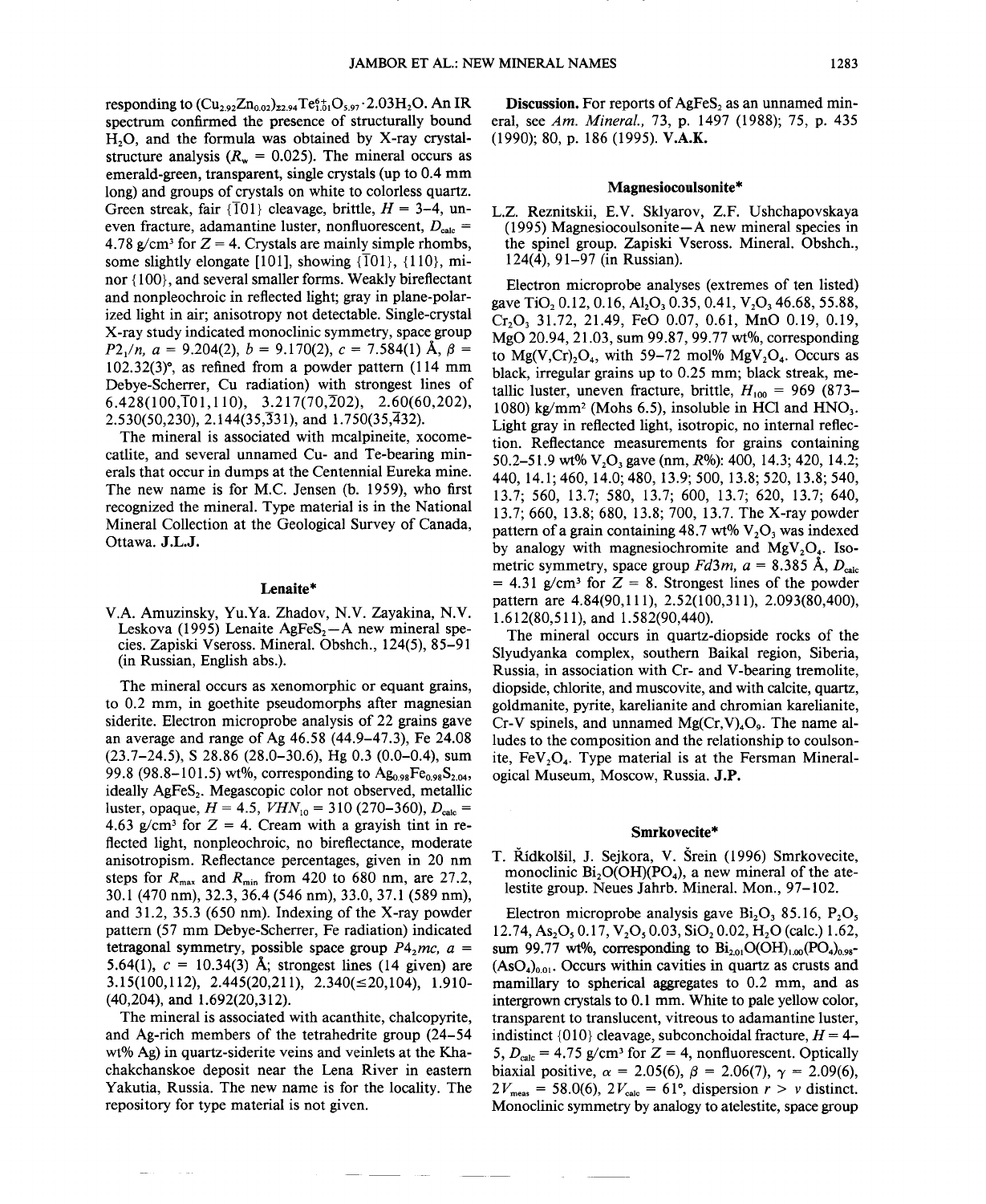*P*2<sub>1</sub>/c,  $a = 6.954(2)$ ,  $b = 7.494(4)$ ,  $c = 10.869(6)$  Å,  $\beta =$ 107.00° as calculated from the X-ray powder pattern (diffractometer, Cu radiation). Strongest lines are 4.268  $(17,012), 3.271(51,20\overline{2}), 3.254(100,112), 3.145(34,013),$  $2.727(29.211)$ , and  $1.885(16.32\overline{3})$ .

The mineral occurs in weathered dump material from a small Ag-Bi-As-U deposit at Smrkovec, near Mariánské Lázné, Czech Republic. Among the numerous associated secondary minerals are atelestite, bismutite, bismutoferrite, eulytite, pucherite, petitjeanite, preisingerite, and sillenite. Type material is in the Department of Mineralogy and Geology, National Museum, Praha, Czech Republic. J.L.J.

#### Studenitsite\*

S.V. Malinko, S. Anichich, D. Yoksimovich, A.E. Lisitsyn, G.I. Dorokhova, M.A Yamnova, V.V. Vlasov, A.A. Ozol (1995) Studenitsite NaCa<sub>2</sub>[B<sub>9</sub>O<sub>14</sub>(OH)<sub>4</sub>] $\cdot$ 2H<sub>2</sub>O-A new borate from Serbia, Yugoslavia. Zapiski Vseross. Mineral. Obshch., 124(3), 57-64 (in Russian).

Microchemical analysis of specimen, which was also studied by physical, optical, and X-ray methods, gave  $SiO, 0.09$ , TiO<sub>2</sub> 0.00, Al<sub>2</sub>O<sub>3</sub> 0.05, Fe<sub>2</sub>O<sub>3</sub> 0.05, MnO 0.01, CaO 20.84, MgO 0.02, SrO 0.09, Na<sub>2</sub>O 5.96, K<sub>2</sub>O 0.08,  $B_2O_3$  59.64, H<sub>2</sub>O<sup>-</sup> 0.00, H<sub>2</sub>O<sup>+</sup> 13.64, CO<sub>2</sub> 0.00, sum 100.47 wt%, corresponding to  $Na_2O \cdot 4CaO \cdot 9B_2O_3 \cdot 8H_2O$ or  $NaCa<sub>2</sub>[B<sub>9</sub>O<sub>14</sub>(OH)<sub>4</sub>]+2H<sub>2</sub>O$ . No reaction with water, slowly dissolves in dilute HCl and  $H_2SO_4$ . Occurs as aggregates of closely intergrown, striated crystals up to 5 mm long. Colorless to light gray or dirty yellow, translucent, thin pieces transparent, white streak, no cleavage, fragile,  $H_{50} = 527$  kg/mm<sup>2</sup> (Mohs 5<sup>1</sup>/<sub>2</sub>-6),  $D_{\text{meas}} = 2.29$ ,  $D_{\text{calc}} = 2.34$  g/cm<sup>3</sup> for  $Z = 4$ . Crystals show {001}, {011}, and  $\{111\}$ , plus poorly developed  $\{100\}$ ,  $\{110\}$ , and  $\{012\}$ . DTA-TGA study revealed endotherms at 435 and 470 °C (15% weight loss, corresponding to vaporization of H<sub>2</sub>O and OH), 605 °C (changes in structure), 780 °C (melting), and an exotherm at 710°C (structural change). Weak endotherms at 80, 170, and 260 °C are due to dissociation of impurities of other borates. The infrared spectrum shows absorption bands at 450, 480, 525, 560, 670,695,740,780,815,870,900,960,1015,1060,1120, 1185, 1290, 1340, 1375, 1420, 1455, 1590, 1665,3150, 3230, 3450, 3540, 3570, and 3650 cm<sup>-1</sup>. Optically biaxial positive,  $\alpha = 1.532(2), \beta = 1.538(2), \gamma = 1.564(2)$  $2V = 54(2)$ °,  $X = \gamma$ ,  $Y = \alpha$ ,  $Z \wedge \beta = 10$ °, medium dispersion  $r > v$ . Single-crystal X-ray study  $(R = 0.051)$ showed the mineral to be monoclinic, space group *P2/* c.  $a = 11.4994(8)$ ,  $b = 12.5878(9)$ ,  $c = 10.5297(7)$   $\AA$ ,  $\beta =$ 99.423(6)°. Strongest lines of the powder pattern (44 lines given) are  $5.41(66,021)$ ,  $3.35(89,11\overline{3})$ ,  $3.27(59,032)$ , 3.04(100,123), and 2.210(59,034). The basic units of the structure are  $[B_9O_{14}(OH)_4]^{5-}$  layers parallel to (001).

The mineral occurs in volcanic-sedimentary rocks of the Yarondolskij basin, 280 km south of Belgrade (Serbia). Associated minerals are ulexite, colemanite, and pentahydroborite, plus a coaly substance, which occur in

the interstices of aggregates of studenitsite. The name is for the cloister Studenica in western Serbia, close to the place of occurrence. Type material is at the Fersman Mineralogical Museum, Moscow, Russia.

Discussion. The initial report on the crystal structure of the then-unnamed mineral was abstracted in *Am. Mineral.,* 79, p. 1213 (1994). J.P.

### Viaeneite\*

H. Kucha, W. Osuch, J. Elsen (1996) Viaeneite,  $(Fe.Pb)$ <sub>s</sub>S<sub>s</sub>O, a new mineral with mixed sulphur valencies from Engis, Belgium. Eur. Jour. Mineral., 8, 93- 102.

The mineral occurs as oval aggregates, up to 4 mm, inside pyrite, marcasite, and sphalerite at the carbonatehosted La Mallieue Pb-Zn deposit, about 40 km from Liege, Belgium. Individual grains in the aggregates are up to 80  $\mu$ m, homogeneous,  $H = 3$ ,  $VHN_{200} = 252$  (123-357), {110} cleavage,  $D_{\text{meas}} = 3.8(1)$ ,  $D_{\text{calc}} = 3.65 \text{ g/cm}^3$ for  $Z = 2$ . In reflected light, yellow with a brassy hue, darker than pyrite and marcasite, bireflectant from grayish brown through orange to yellow-orange; strong anisotropy, with polarization colors of orange, yellow-orange, greenish gray. Reflectance percentages are given in 10 nm steps (SiC standard) from 400 to 700 nm;  $R_{\text{max}}$ and *Rmin* in air and in oil, respectively, are 19.5, 32.1, 11.3, 17.0 (470 nm), 23.8, 36.8, 14.8,21.6 (550 nm), 24.6, 37.4, 15.3, 21.9 (590 nm), 25.1, 37.3, 14.9, 20.6 (650 nm). Tarnishes in air in a few weeks. Electron microprobe analysis gave Fe 42.37, Ni 0.20, Zn 0.05, As 0.17, Pb 4.02, S 49.74, sum 96.55,  $O_{meas}$  3.69, O by difference 3.45 wt%, corresponding to  $(Fe_{3.91}Pb_{0.10}Ni_{0.02})_{z4.03}$ - $(S_{8.00}As_{0.01})_{28.01}O_{1.16}$ , simplified as  $(Fe, Pb)_4S_8O$ .

Discussion. The above data supplement those from an incomplete description abstracted in *Am. Mineral., 81,* p. 1015 (1996). J.L.J.

#### **Warrierite**

J.G. Olliver, M. Thompson (1996) Warrierite-A new black tourmalinite gemstone from Western Australia. Australian Gemmologist, 19,210-214.

The mineral is a fine-grained, spherulitic black tourmaline, as confirmed by X-ray diffraction data. Chemical analysis gave results, including 4.57-6.76 wt% MgO, that indicate the mineral is in the dravite-schorl series. The new name alludes to the occurrence in the Warriedar fold belt of Western Australia.

Discussion. It is unfortunate that the new, unapproved name, which is intended for marketing purposes, was introduced in a nonmarketing journal. J.L.J.

#### Native tungsten, unnamed  $Y_2O_3$

M.I. Novgorodova, N.N. Nedashkovskaya, A.V. Rasskazov, N.V. Trubkin, E.I. Semenov, B.L. Koshelev (1995)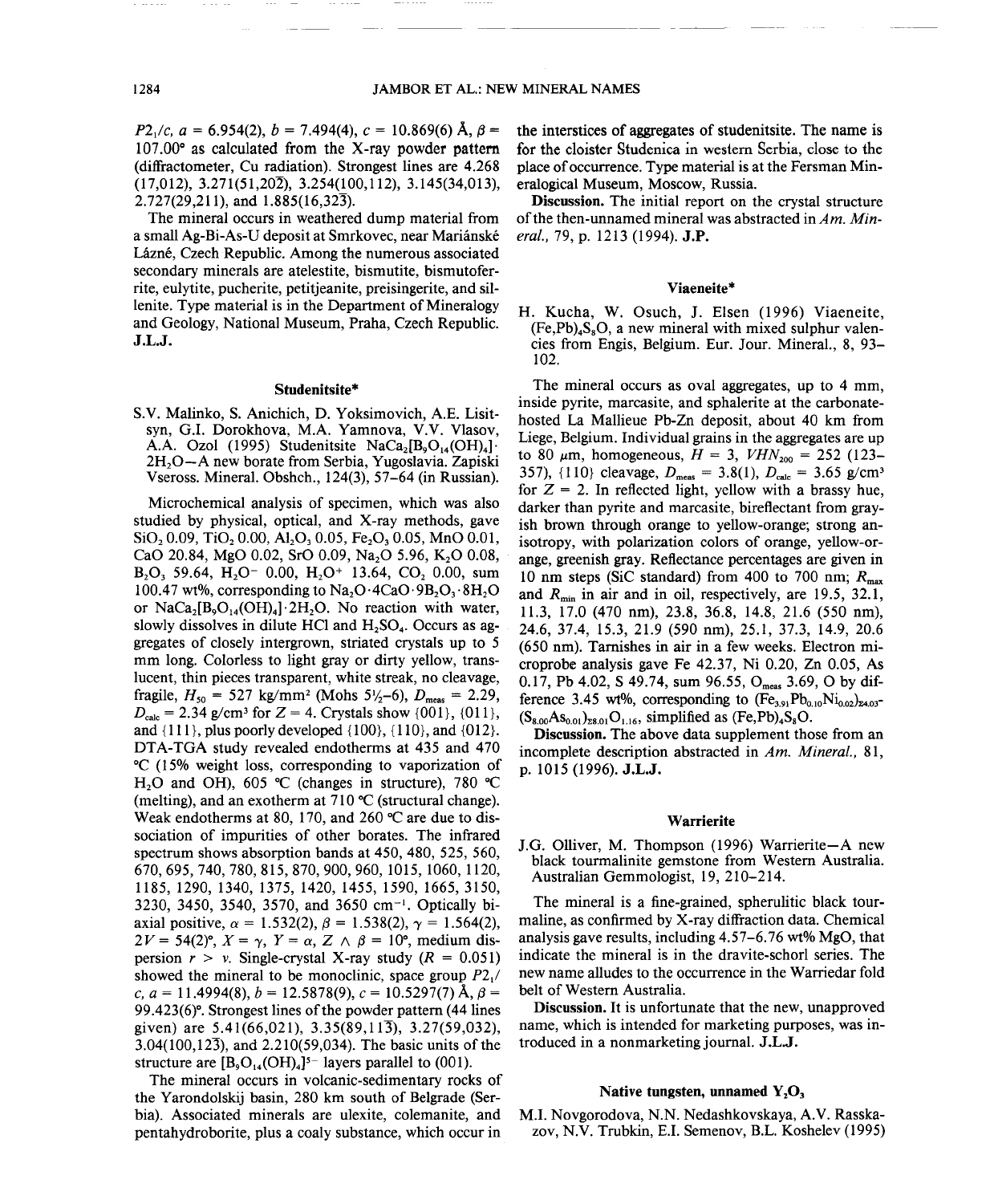Native tungsten with inclusions of yttrium oxide from the alluvium of the Bolshaya Polya River (subpolar Urals). Doklady Akad. Nauk, 340(5), 681-684 (in Russian).

Aggregates of native tungsten to 5 mm in diameter occur throughout cored intervals to depths of 30 m in alluvial deposits of the Bolshaya Polya River. The aggregates consist of  $1-2$   $\mu$ m cubo-octahedra. Electron microprobe analysis gave 99.93-100.19 wt% W, with Mo to 0.11 wt%, and Ca, AI, Fe, Mn, Mg, and Ti from 0.01 to 0.06 wt%. The X-ray powder pattern (114 mm Debye-Scherrer, Fe radiation) has lines similar to those of metallic W: 2.226(100,100), 1.577(70,200), 1.292(100,211), 1.119(60,220), and 1.000(100,310), from which  $a = 3.157$  Å. In the voids of aggregates of tungsten is a phase iden-

tified as  $Y_2O_3$ . Microdiffraction patterns gave  $a = 10.60(3)$ A, in good agreement with the cell parameter for synthetic  $Y_2O_3$ . J.P.

### Bi-Pb-Te-S minerals

E.M. Spiridonov (1995) Minerals of the metamorphosed plutonogenic gold-quartz Kochkar deposit, southern Urals: 1. Gold-telluride ores. Zapiski Vseross. Mineral. Obshch., 124(6), 24-39 (in Russian, English abs.).

### $Pb_2Bi_2Te_2S_3$

Occurs as lamellar and tabular grains to  $20 \times 20 \times 4$ mm in galena and calcite, or intergrown with aleksite, pyrrhotite, and native gold. Silver-gray color, metallic luster, *VHN*<sub>5-15</sub> = 19–94, mean 45 (*n* = 36), *D*<sub>meas</sub> = 7.65(5)  $g/cm<sup>3</sup>$ . In reflected light, white with a grayish brown tint, weak to moderate bireflectance, strong anisotropism. Reflectance percentages (Si standard, air) are given in 20 nm steps from 420 to 700 nm; representative values for  $R_1$ and  $R_2$  are 46.8, 40.6 (440), 46.4, 43.6 (480), 46.8, 46.4 (520),47.3,47.9 (560), 47.7, 48.7 (600), 47.9, 49.3 (640), and 48.1, 49.9 (680). Electron microprobe analysis (average of 33) gave Bi 36.87, Pb 33.57, Te 20.79, S 8.20, Sb 0.31, Ag 0.04, sum 99.78 wt%, corresponding to  $Pb_{1,92}Bi_{2,09}Sb_{0,03}Te_{1,93}S_{3,03}$ , ideally  $Pb_2Bi_2Te_2S_3$ . Electron diffraction and X-ray powder diffraction study (57 mm camera, Fe radiation) indicated rhombohedral symmetry, space group  $\overline{P3}m1$ ,  $a = 4.247(1)$ ,  $c = 97.97(2)$  Å,  $Z = 6$ . Strongest lines of the powder pattern (24 lines given) are 4.26(20- 30,0.0.22), 3.93(20,0.0.23), 3.21 (20, 1.0.15), 3.05(100,1.0.18), 2.44(20,1.0.30), 2.19(40,1.0.36), 2.11(30,1.0.38,115,116), 1.99(20,1.1.17), 1.78(20,1.1.30, 0.0.55,2.0.10), 1.74(30,2.0.18), 1.660(20,0.0.59,1.1.37), and 1.520(20,1.1.45).

### $Pb_2Bi_2TeS_3$

Electron microprobe analysis (mean of two) gave Bi 39.02, Pb 38.86, Te 13.02, Sb 0.39, Ag 0.12, S 9.07, sum 100.48 wt%, corresponding to  $Pb_{1.96}Ag_{0.01}Bi_{1.97}Sb_{0.03}Te_{1.07}S_{2.96}$ , ideally  $Pb_2Bi_2TeS_3$ . This mineral and the ones given below occur as lamellar grains up to  $3 \times 3 \times 1$  mm in galena, or intergrown with tetradymite, native gold, and pyrrhotite. Optical properties of the minerals are similar to those of tetradymite and aleksite.

## $Pb_2Bi_3Te_2S_3$

Electron microprobe analysis (mean of ten) gave Bi 44.32, Pb 29.29, Ag 0.02, Te 18.83, S 7.00, sum 99.46 wt%, corresponding to  $Pb_{1.96}Bi_{2.96}Te_{2.05}S_{3.03}$ .

# Pb.Bi.Te.S.

Electron microprobe analysis gave Bi 48.39, Pb 19.79, Sb 0.29, Te 29.74, S 3.04, sum 101.25 wt%, corresponding to  $Pb_{2.03}Bi_{4.93}Sb_{0.05}Te_{4.96}S_{2.02}$ .

# PbBi.Te.S.

The mean of three electron microprobe analyses gave Bi 59.92, Pb 16.08, Sb 0.21, Te 18.97, S 4.59, sum 99.77 wt%, corresponding to  $Pb_{1.06}Bi_{3.92}Sb_{0.02}Te_{2.03}S_{1.96}$ .

## PbBi<sub>4</sub>Te<sub>3</sub>S

---

An electron microprobe analysis gave Bi 56.10, Pb 13.95, Ag 0.11, Sb 0.08, Te 25.71, S 2.07, sum 98.02 wt%, corresponding to  $Pb_{1,00}Ag_{0,01}Bi_{4,01}S_{0,01}Te_{3,01}S_{0,96}$ .

Discussion.  $Pb_2Bi_2Te_2S_3$  is the same composition given for approved mineral IMA no. 94-051, but the properties of the approved mineral and the mineral from the Kochkar deposit are distinctly different. V.A.K.

### New **Data**

#### Belovite-(Ce)

I.V. Pekov, N.V. Chukanov, O.V. Beletskaya, A.P. Khomyakov, YU.P. Menshikov (1995) Belovite-(Ce): New data, refined formula and relationship to other minerals of the apatite group. Zapiski Vseross. Mineral. Obshch., 124(2),98-110 (in Russian).

Detailed chemical study of nine samples of belovite- (Ce), including the holotype specimen, showed the formula to be  $Na(Ce, La)Sr<sub>3</sub>[PO<sub>4</sub>]<sub>3</sub>(F, OH)$ . X-ray study confirmed the *P3* space group. The "recommended X-ray pattern" of the mineral is given, as well as the IR pattern. All samples have  $F > OH$  and a stable ratio of Na:REE:  $Sr = 1:1:3$ . The formula and designation as belovite-(Ce) are new. The redefinition is informal in that it has not been approved by the IMA. J.P.

#### LudIockite

M.A. Cooper, F.C. Hawthorne (1996) The crystal structure of ludlockite, PbFe $3+As_{10}^{3+}O_{22}$ , the mineral with pentameric arsenite groups and orange hair. Can. Mineral., 34, 79-89.

Electron microprobe analysis gave PbO 14.41,  $Fe<sub>3</sub>O<sub>3</sub>$ 19.96,  $As_2O_3$  60.67, sum 95.04 wt%, corresponding to  $Pb_{1,04}Fe_{4,04}^{3+}As_{9,93}^{3+}O_{22}$ . Single-crystal X-ray structure study  $(R = 0.047)$  showed the mineral to be triclinic,  $a =$